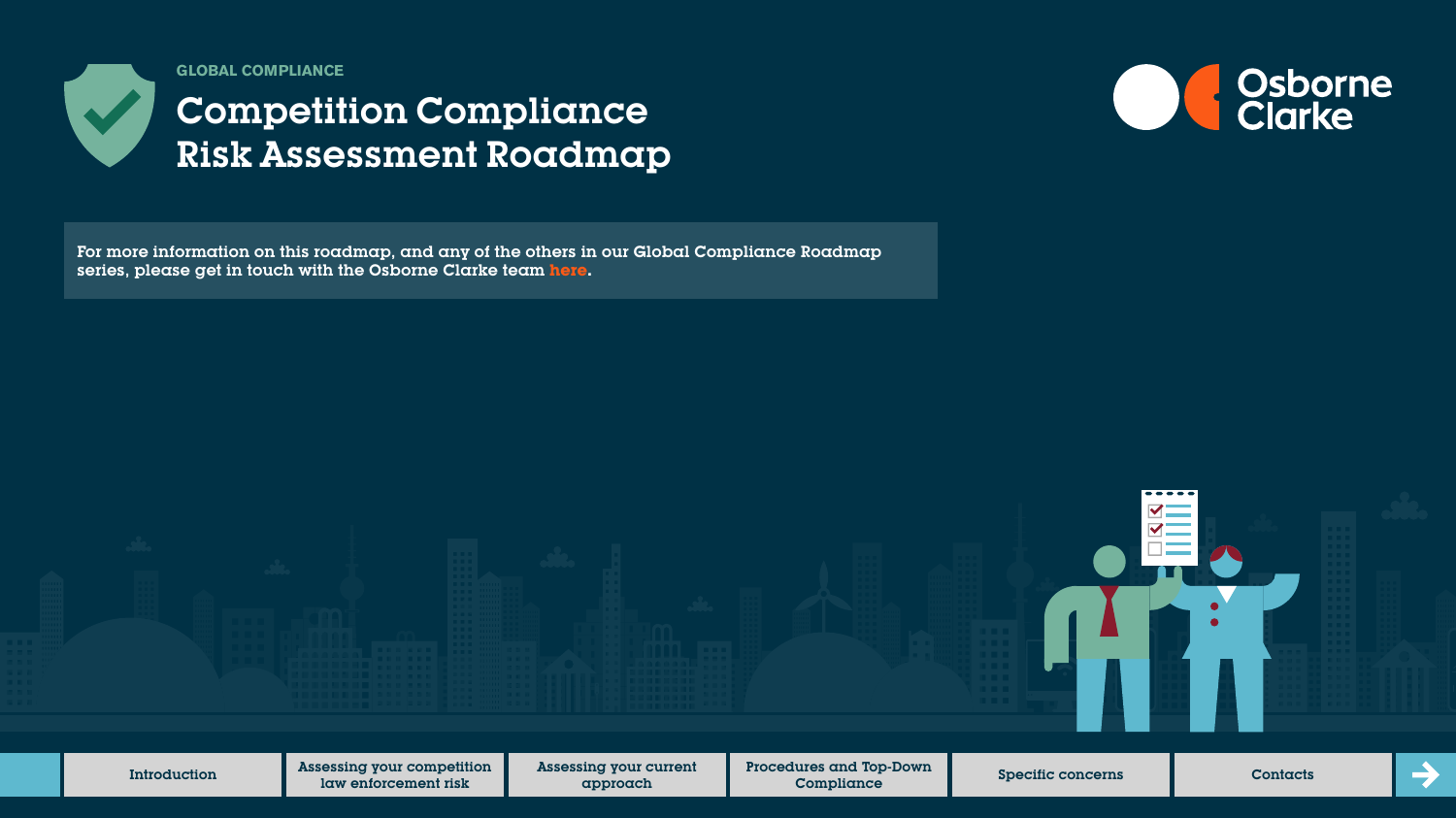### **Introduction**

EU and UK competition law prohibits anticompetitive agreements and abuse of position by dominant companies. It also enables scrutiny of certain mergers, joint ventures and acquisitions to ensure they are not anti-competitive or harmful to consumers.

Breaches of competition law can have serious consequences for the business concerned, including financial penalties, reputation damage, personal liability and/or disqualification for directors and rendering contracts unenforceable.

Businesses need to understand their exposure to competition law, and the extent to which their systems, policies and procedures are sufficient to address that exposure, taking into account, amongst other things, the extent to which they are active in sensitive economic sectors, have high market share, are acquisitive and/or otherwise are at higher risk of scrutiny and enforcement.

The starting point for any entity wishing to ensure that it has adequate competition compliance procedures in place is to conduct an objective and comprensive risk assessment to identify and quantify the competition risks it faces. This risk assessment should not be viewed as a one-off exercise, and should be repeated at regular intervals, including whenever

significant new business is undertaken that may alter the overall risk profile of the organisation.

Set out below is a 'roadmap' of questions designed to identify information and issues that will be relevant to a business in its assessment of its competition law risks. Having answered these questions, an assessment can be made of the business's competition law exposure and the extent to which its policies and procedures adequately address those risks. Thereafter, any necessary measures can be adopted and implemented to address any shortfall or gaps in the systems, policies and procedures of the organisation.

Introduction

Assessing your competition law enforcement risk

Assessing your current approach

Procedures and Top-Down Compliance Specific concerns Contacts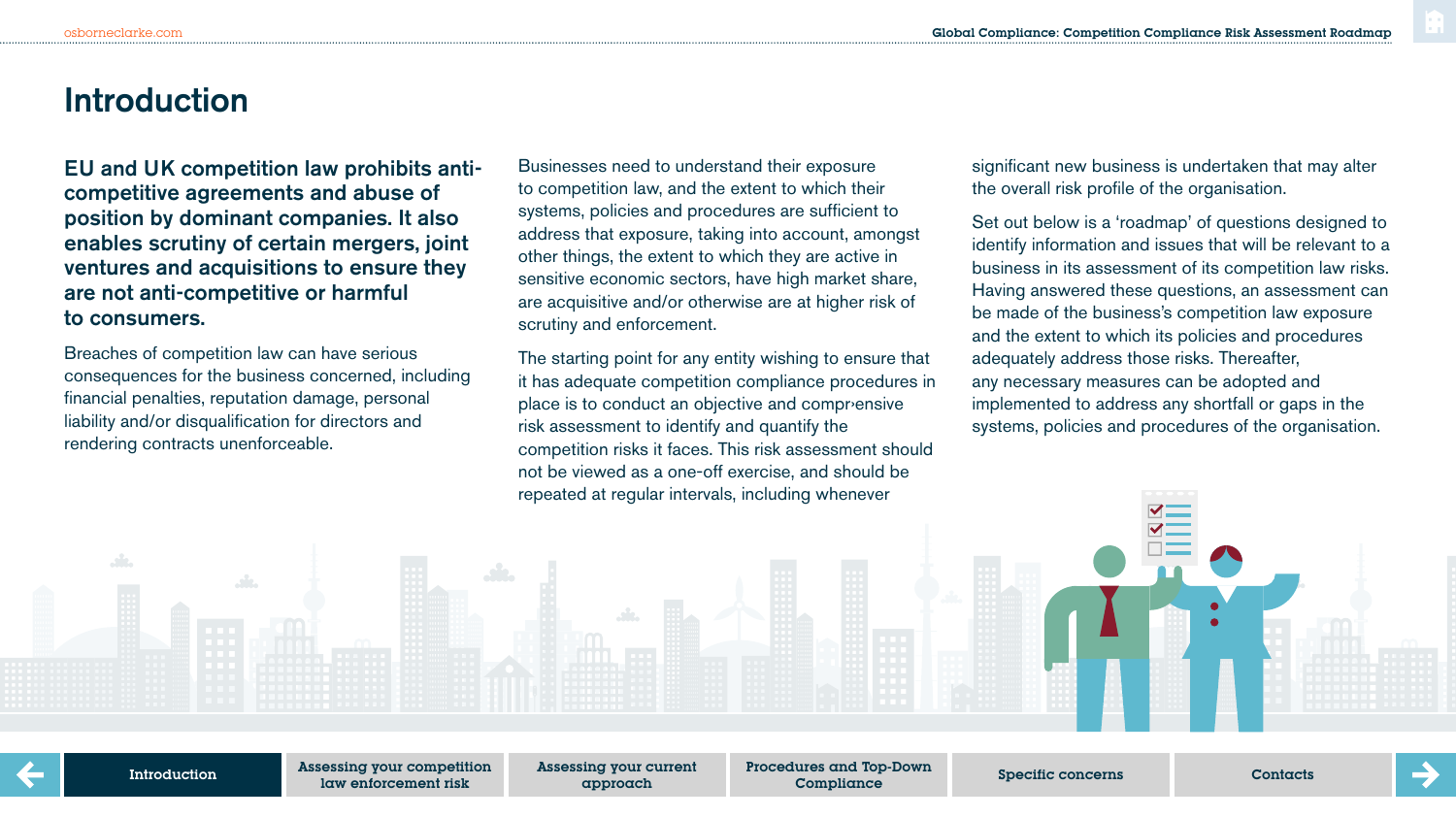# **1. Assessing your competition law enforcement risk**

### 1.1 Assessments/audits

- $\Box$  Has your business undertaken any assessment of the competition law risks it faces and, if so, when was that assessment last undertaken?
- $\Box$  Has your business undertaken any formal competition law compliance audits and, if so, when was that audit undertaken?

### 1.2 Sector/business risk

- $\Box$  What sector(s) does your business operate in?
	- Does your business operate in any sectors that are perceived as particularly sensitive from a competition perspective (such as defence, medical research, AI and encryption technology)?
- $\Box$  Does your business hold any significant market share(s)? For these purposes, any share above 25% would constitute a significant market share.

 $\mathcal{L}_{\mathcal{A}}$  you consider that you consider that  $\mathcal{L}_{\mathcal{A}}$  any possibility that you business may be a

#### 1.3 Transactional strategy

- $\Box$  Does your business have an
- $\Box$  Is your business working tow foreseeable future?
- $\Box$  Does your business consider market (e.g. claiming to be  $t$
- $\Box$  Has your business been required last 10 years or been the sub review by a competition regulator and Markets Authority (CMA

### **1.4 Relationship with**

 $\Box$  Do personnel within your business personnel at your competitors

If yes, in what circumstance

or more information on this roadman, and any of the others in our Global Compliance Poadman of more minoritations on mind to a analyty and usually and usually are discussed to the can be discussed to the series, please get in touch with the Osborne Clarke team <mark>[here.](https://sites-osborneclarke.vuturevx.com/82/6426/pages/global-compliance-roadmaps.asp)</mark><br>. For more information on this roadmap, and any of the others in our Global Compliance Roadmap



approach

Procedures and Top-Down Compliance Specific concerns Contacts

of collaboration with competitors, where  $\alpha$  is  $\alpha$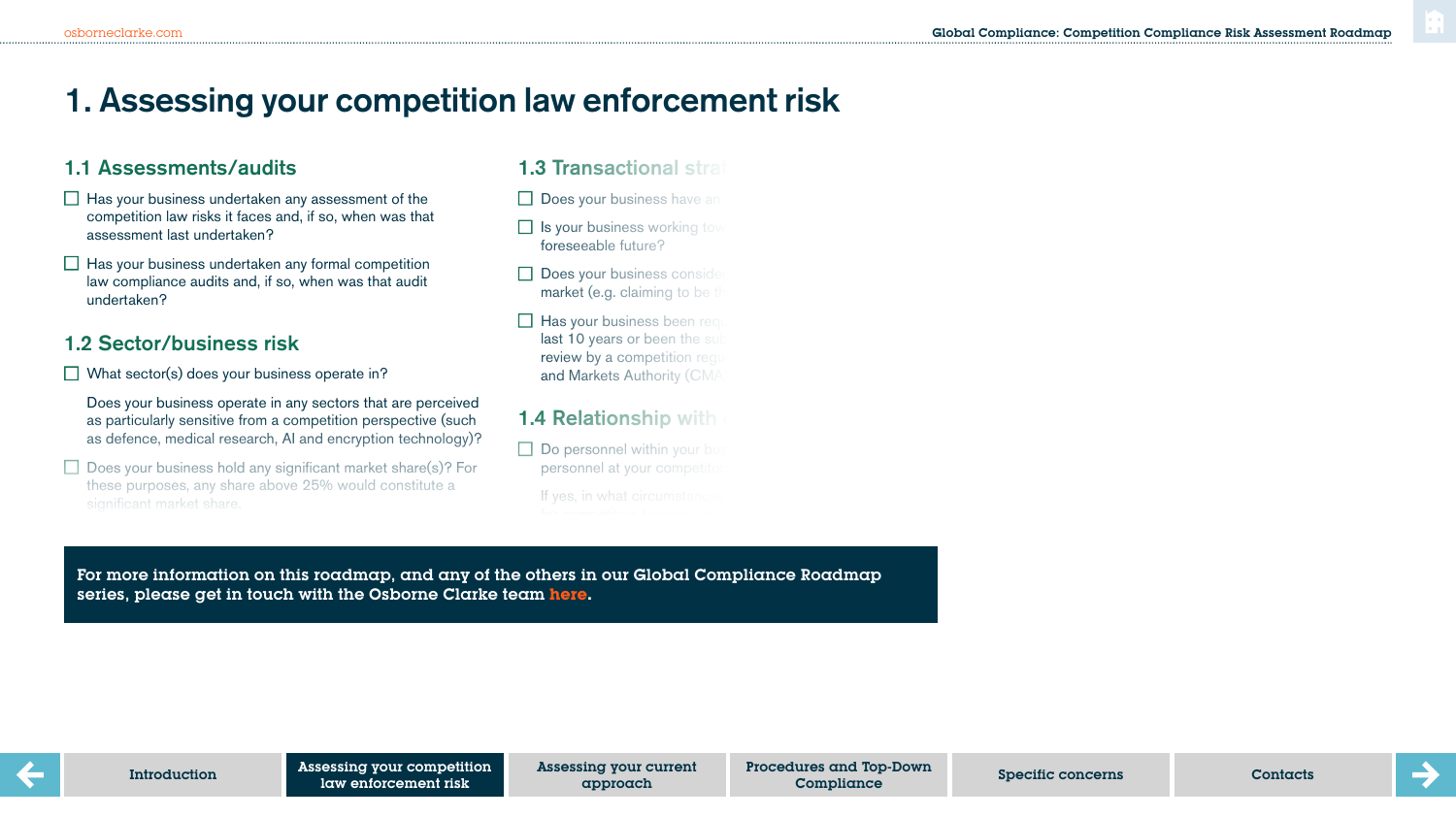# **2. Assessing your current approach to competition law compliance**

#### 2.1 Policies and procedures

 $\square$  Do you have:

- (i) An up-to-date competition compliance policy?
- (ii) A dawn raid policy (i.e. a policy for use in the event of an unannounced inspection by a competition regulator)?

series, please get in touch with the Osborne Clarke team <mark>here.</mark> And monitored and monitored and monitored? And m For more information on this roadmap, and any of the others in our Global Compliance Roadmap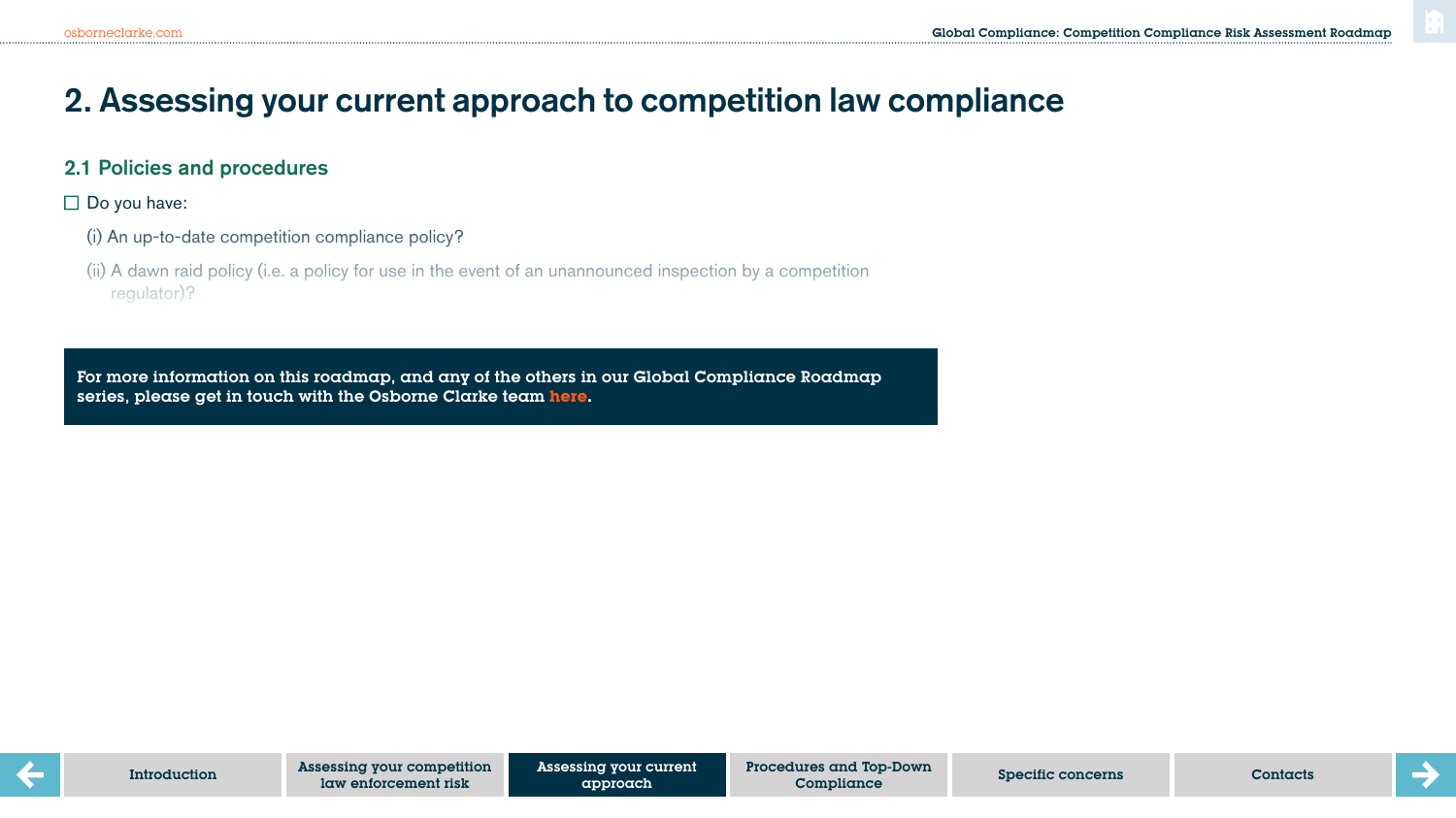## **3. Procedures and top-down compliance**

Regulators, like the CMA in the UK, increasingly expect senior management to take the lead in competition compliance, including in ensuring that adequate compliance policies are put in place and observed.

#### 3.1 Proportionate procedures

 $\Box$  Objectively, would your organisation be viewed as having adopted competition procedures that are proportionate to the risks that you face?

### 3.2 Tone from the top

 $\Box$  To what extent, and in what ways, does your Board/senior management provide clear leadership to the business on the approach to competition compliance (for example, consideration of competition compliance risk assessments  $\Box$  Is the Board/senior management developments in competition

#### 3.3 Communications

- $\Box$  Does your organisation prov training to all relevant employ customer or supplier-facing
	- $(i)$  is that training tailored such specific training relative to
	- $(ii)$  How often is the training
	- (iii) Does this differ for person obvious competition com
	- $(iv)$  is understanding of the

 $\sigma$  increample, and  $\sigma$  is the communicated external  $\sigma$ . series, please get in touch with the Osborne Clarke team <mark>[here.](https://sites-osborneclarke.vuturevx.com/82/6426/pages/global-compliance-roadmaps.asp)</mark> (vi) If so, does the company record when the training took For more information on this roadmap, and any of the others in our Global Compliance Roadmap

corporate values?

Procedures and Top-Down Compliance approach Contacts Compliance Specific concerns Contacts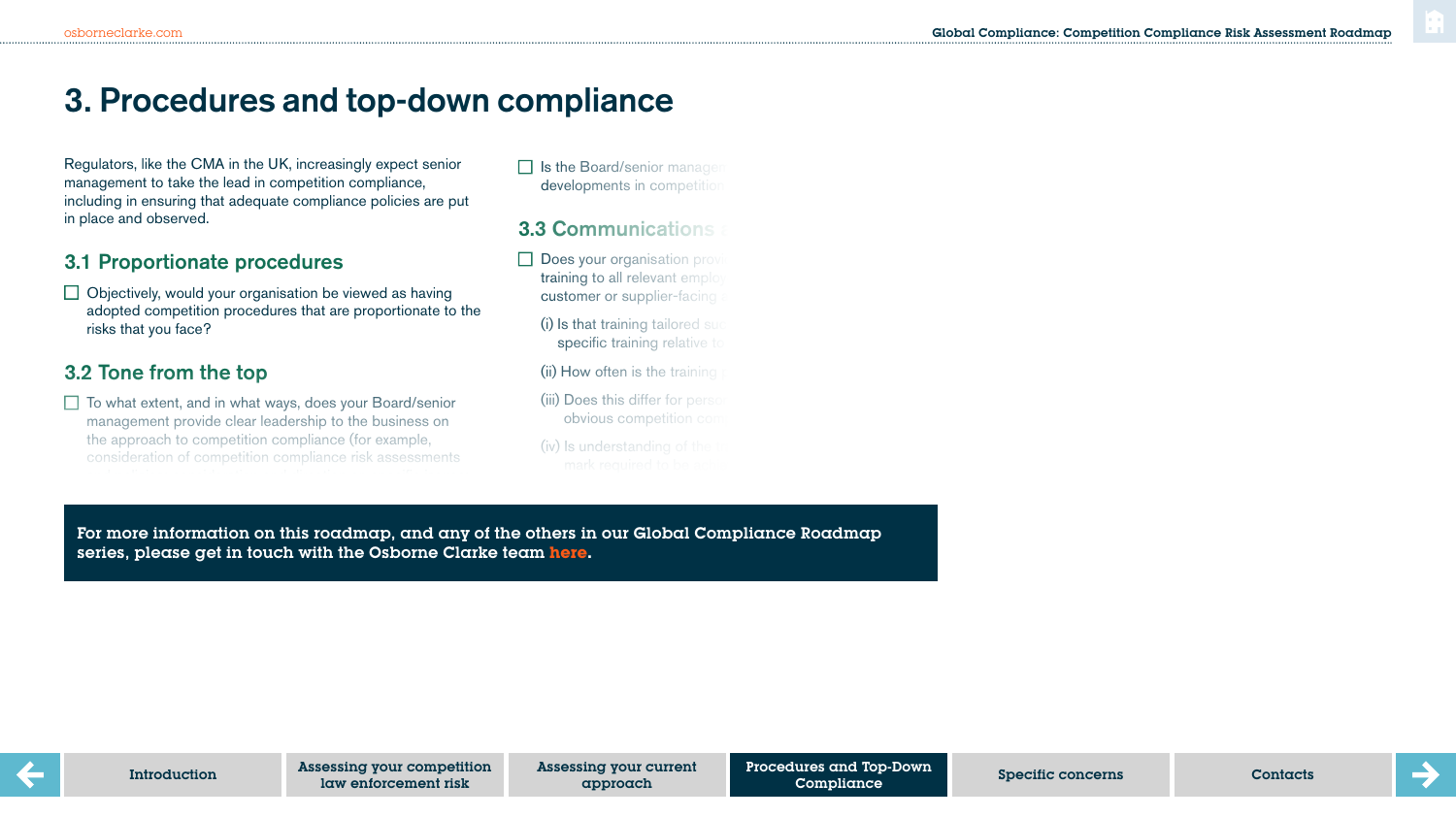# **4. Specific concerns**

- $\Box$  Have any potential competition compliance issues or red flags been identified as part of any internal or external audits conducted within the past 5 years? If so, how were these dealt with?
- $\Box$  Have any potential competition compliance issues been raised within the past 5 years? If so, how were these dealt with?
- $\Box$  Are you aware of any allegations, inquiries, investigations, prosecutions or other actions by a competition authority or other national regulator which may indicate a competition compliance issue connected with your organisation?

For more information on this roadmap, and any of the others in our Global Compliance Roadmap series, please get in touch with the Osborne Clarke team **[here.](https://sites-osborneclarke.vuturevx.com/82/6426/pages/global-compliance-roadmaps.asp)**

potential competition issue or risk connected to the business?

approach

Specific concerns Compliance ContactsProcedures and Top-Down